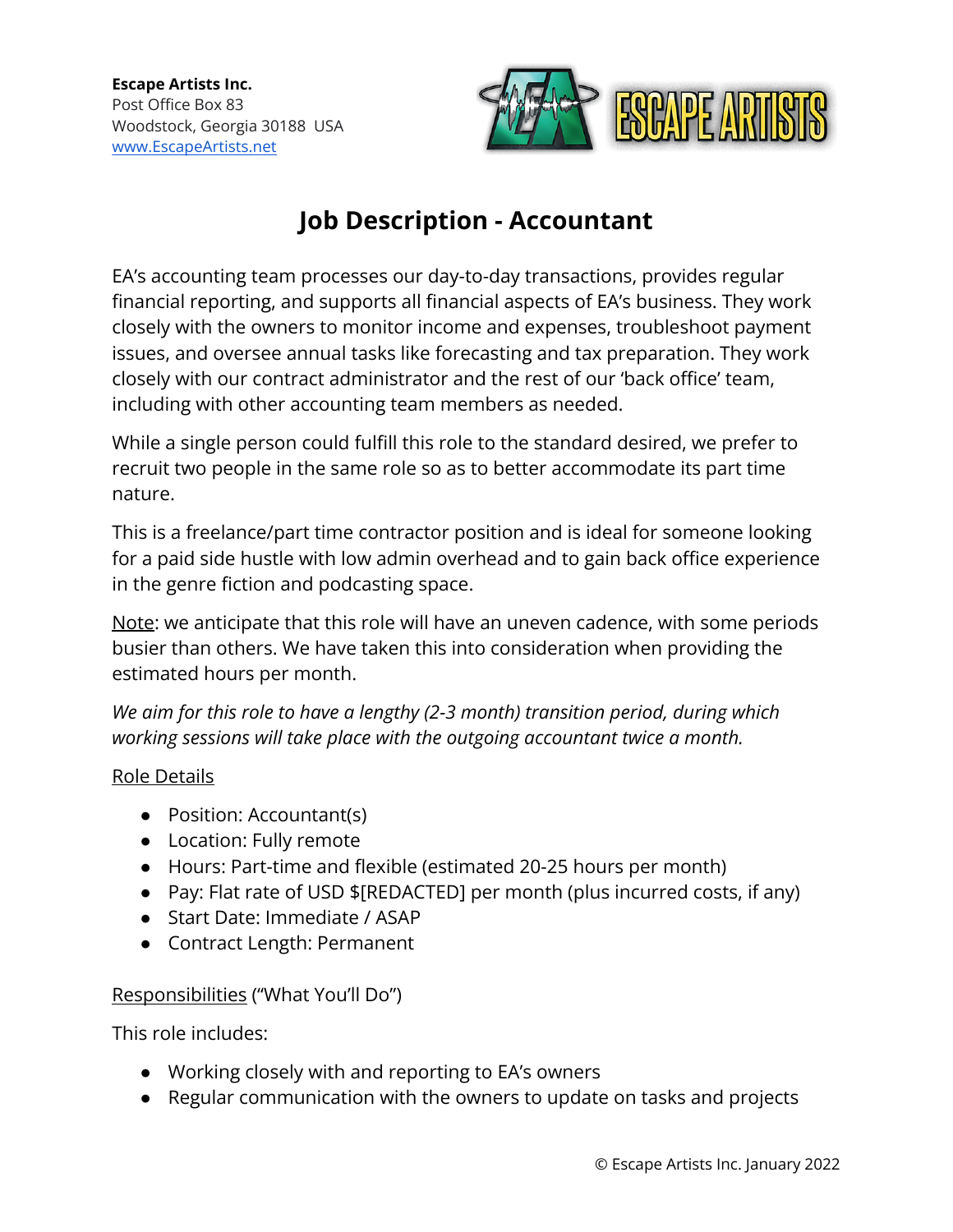

- Respond timely to queries from EA's owners, editorial staff, and administrative staff
- Regular workflow including:
	- Entering transactions into accounting software
	- Consistent and regular processing invoices and payments, including via international banking services
	- Reviewing expenses and making reimbursements
	- Banking transactions including recording account activities and monthly bank reconciliations
	- Monthly financial reports
	- Maintaining financial records
	- Monitoring donation sources and resolving issues
	- Checking financial transactions for accuracy
	- Receipt and disbursement of funds as needed
	- Coordinating annual tax filing with external tax accountant
	- Processing and submitting year end 1099 forms

Other responsibilities including:

- Safeguarding confidential information and personal data
- Abiding by the EA [Code of Conduct](https://escapeartists.net/code-of-conduct/) and the Terms of [Use and Privacy Policy](https://escapeartists.net/about-ea/legal/)
- Any other tasks or services agreed in connection with this role
- Maintaining a baseline working knowledge of our industry
- Possible attendance of industry events (depending on location and interest)
- We encourage you to interact with our fan community via our forum, Patron-only Discord server and social media outlets

## Requirements ("What You Bring")

We are looking for someone who:

- Has relevant education and/or work experience in an accounting role
- Is proficient in Microsoft Office and/or G-suite word processing and spreadsheet apps
- Is comfortable with spreadsheet pivot tables and/or willing to learn
- Can be regularly contactable and attend trainings and meetings when provided with sufficient notice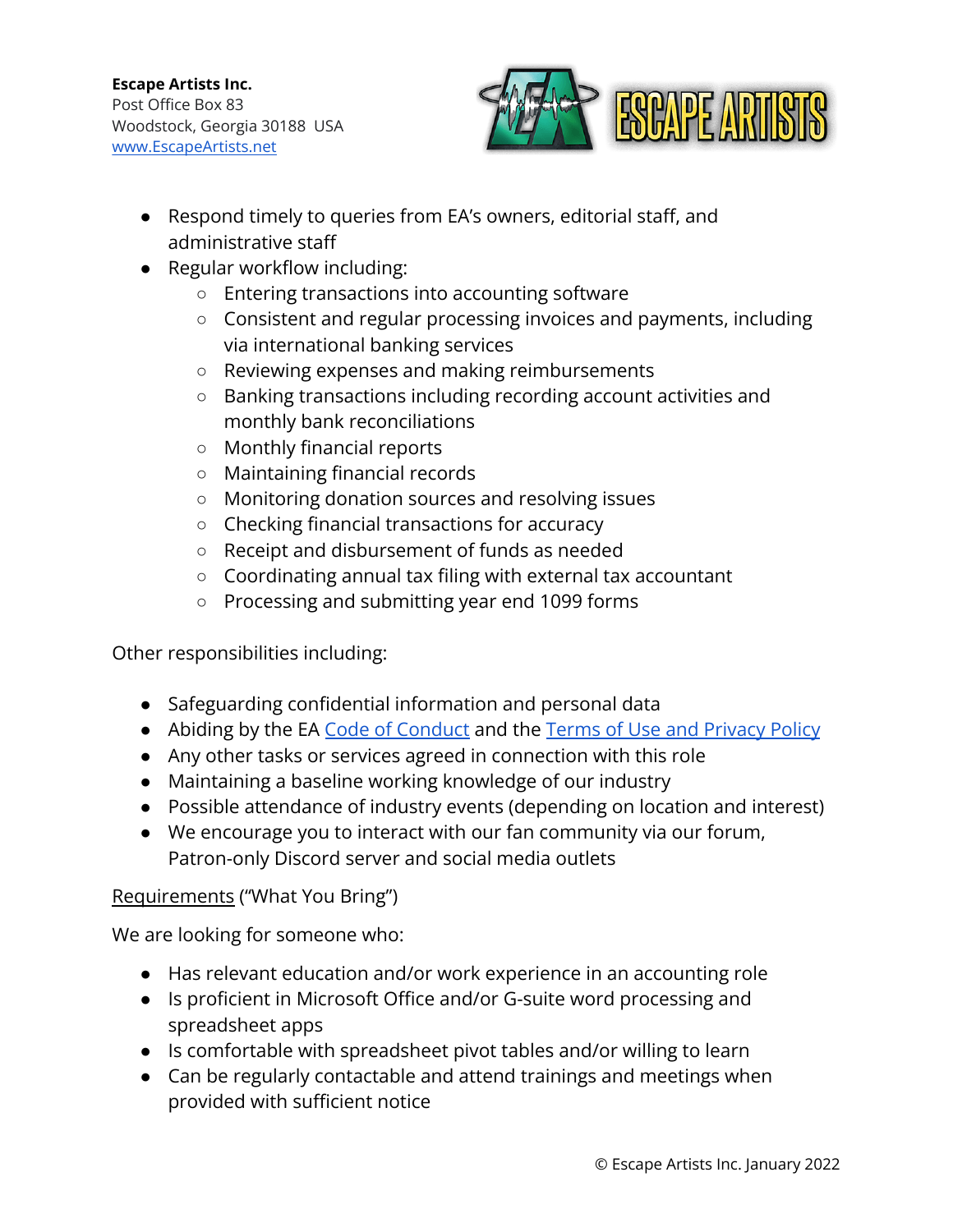

• Can quickly, professionally, and effectively respond to difficult or urgent situations as they arise and with the support and input of EA's owners

#### Helpful skills and qualifications ("Nice to Have")

- Fluent in English (read and write; speaking is also helpful)
- Experience with QuickBooks Online
- Experience with US non-profit organizations
- Familiarity with corporate tax preparation
- Experience with donation platforms including PayPal, Patreon and Ko-fi
- Experience with content creation dashboards including Twitch and YouTube
- Experience using social media platforms including Discord and Twitter

#### Person specification ("Who You Are")

An ideal candidate is:

- Holds an accounting qualification
- Organized, self-disciplined and self-motivated
- Collaborative
- Open to constructive feedback
- Responsive to change
- A strong and proactive communicator
- Able to work well in an asynchronous environment and across time zones
- Able to work with minimal direct oversight (but never without support)
- Able to maintain strict confidentiality
- Willing and interested in learning new skills and taking on new challenges
- Actively interested in media production (especially podcasting and publishing)
- Familiar with our existing work and online communities